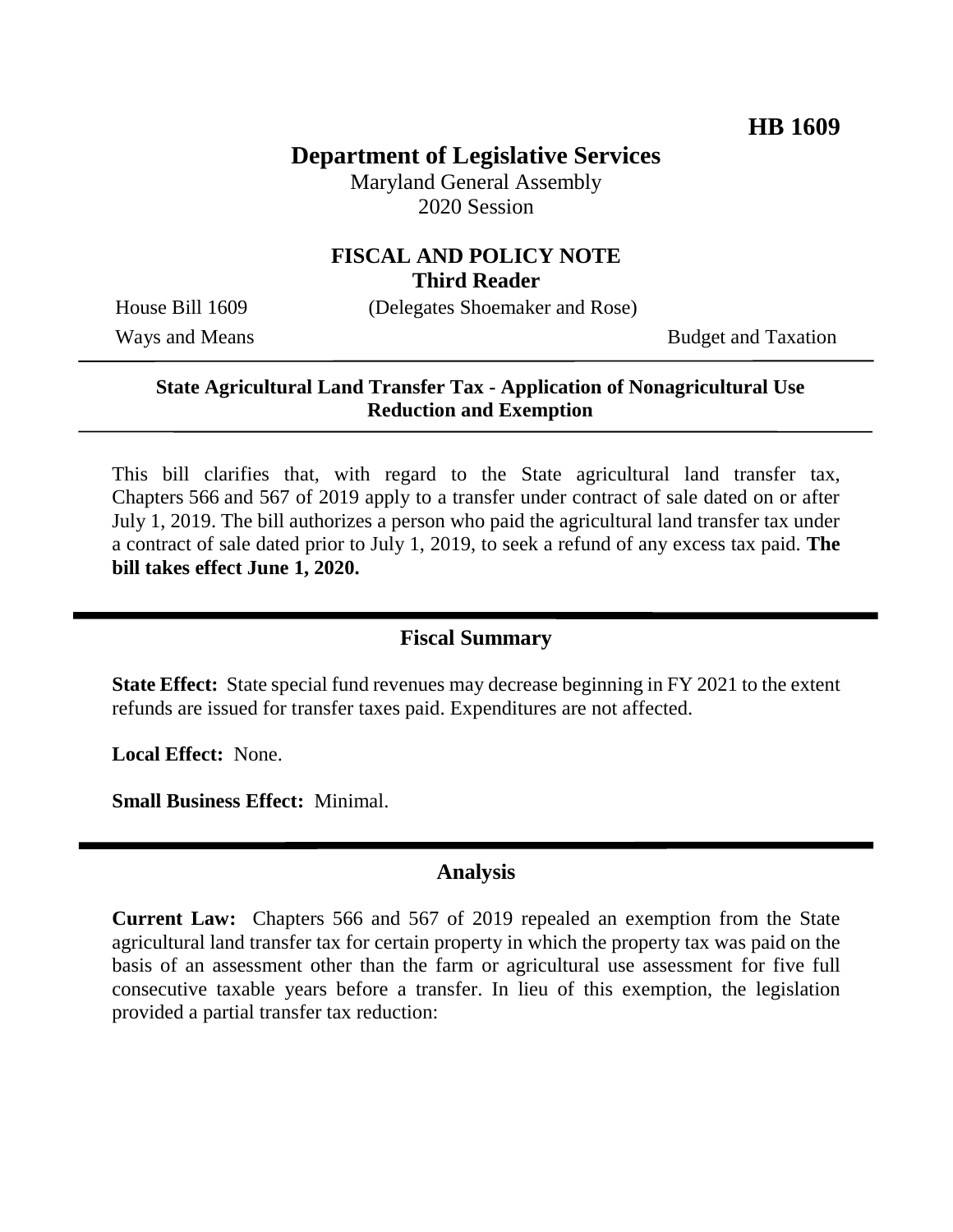- 25% if property tax on the agricultural land was paid on the basis of an assessment other than the farm or agricultural use assessment for one full taxable year before a transfer;
- 50% if property tax on the agricultural land was paid on the basis of an assessment other than the farm or agricultural use assessment for two full consecutive taxable years before a transfer; and
- 65% if property tax on the agricultural land was paid on the basis of an assessment other than the farm or agricultural use assessment for three or more full consecutive taxable years before a transfer.

In addition, the legislation exempted transfers of agricultural land from the agricultural land transfer tax if the land was previously subject to the tax for a previous transfer.

**Background:** Agricultural land transfer taxes are paid by any person or business conveying title to agricultural land that is subject to the tax. Either the buyer or the seller, as determined by the contract of sale, may pay the tax. The tax base is the amount of consideration paid for the property, including the amount of any mortgage or deed of trust assumed by the grantee, less the value of any improvements or any land not subject to the tax. The amount of consideration paid must be stated in the instrument of writing that transfers title to agricultural land.

The agricultural land transfer tax rates are:

- 5% for transfers of 20 acres or more of agricultural land;
- 4% for transfers of less than 20 acres assessed for agricultural use or as unimproved agricultural land; or
- 3% for transfers of less than 20 acres assessed as improved agricultural land or agricultural land with certain site improvements.

A 25% surcharge is imposed on an instrument of writing transferring title of certain agricultural land as a separate charge independent of the State agricultural land transfer tax. The surcharge does not apply to transfers of two acres or less of agricultural land to a child or grandchild of the owner. When determining the rate of the agricultural land transfer tax to be imposed, the amount of agricultural land that is exempted from the tax may not be included in the amount of agricultural land that is transferred.

**State Fiscal Effect:** State special fund revenues decrease to the extent refunds are issued for transfers under contract that were dated prior to July 1, 2019, but paid the agricultural land transfer tax in accordance with Chapters 566 and 567 of 2019. The amount of the revenue decrease depends on the number of refunds provided.